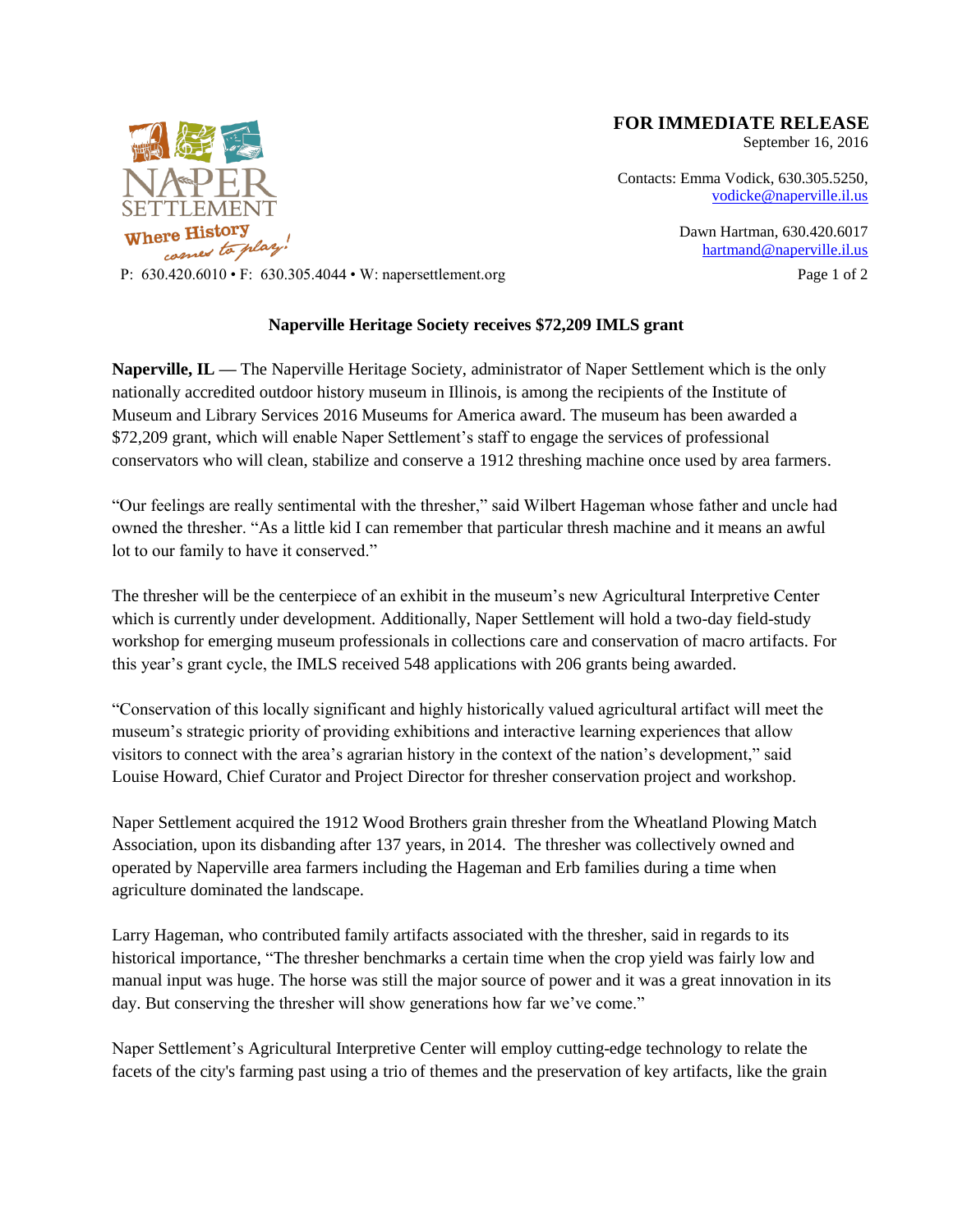thresher. Cleaning and conserving this agricultural artifact will help to share Naperville's agricultural past with students and the public, while being a great asset in STEM education.

Conservators Ralph Kennedy and Brian Howard will work on the thresher and partially disassemble the artifact due to its large size and restoration of specific parts. After the thresher is returned to its original state, a workshop geared toward the state and local preservation community will be presented through local undergraduate and graduate schools, including the local conservation training center at the International Preservation Studies Center in Mount Carroll, Illinois.

Howard stresses the importance of the educational workshop that will coincide with the conservation of the thresher. "The educational workshop for emerging museum professionals that is part of this grant will provide an opportunity for hands-on learning, centered on the threshing machine's cultural importance and conservation," said Howard.

The project's outcome will support the Naperville Heritage Society in its mission to collect, document and preserve the history of Naperville, Illinois' agricultural past. The institution uses its preserved historical buildings and collections at Naper Settlement to fulfill its mission through research, exhibitions, school and public programs.

More than 140,400 people visit Naper Settlement each year, including 33,000 schoolchildren and their teachers. Since its founding in 1969, over 3.6 million visitors have toured the 12-acre museum site and have visited its historic buildings and seen a variety of regional artifacts.

"This grant award from the Institute of Museum and Library Services signifies the quality and significance of Naper Settlement's agricultural collections," said Donna Sack, Vice President of Community Engagement and Audience. "It is important that the grain thresher be conserved and incorporated into the future Agricultural Interpretive Center, because this is our legacy--sharing the lives, work and experiences of Napervillians through the centuries."

This project was made possible in part by the Institute of Museum and Library Services [IMLS grant number MA-30-16-0383-16].

*Photo caption: 1912 Wood Brothers grain thresher from the Wheatland Plowing Match Association.*

## **About Naper Settlement and the Naperville Heritage Society**

Naper Settlement is a nationally accredited, award-winning outdoor museum set on 12 magnificent acres in the heart of Naperville, where history comes to play and community comes to connect. The Naperville Heritage Society is the administrator of Naper Settlement. With a commitment to the community and a focus to the future, the mission of the Naperville Heritage Society is to collect, document, preserve and support the history of Naperville, Illinois, past and present. For more information, visit [napersettlement.org](http://www.napersettlement.com/) or call (630) 420-6010.

## **About the Institute of Museum and Library Services**